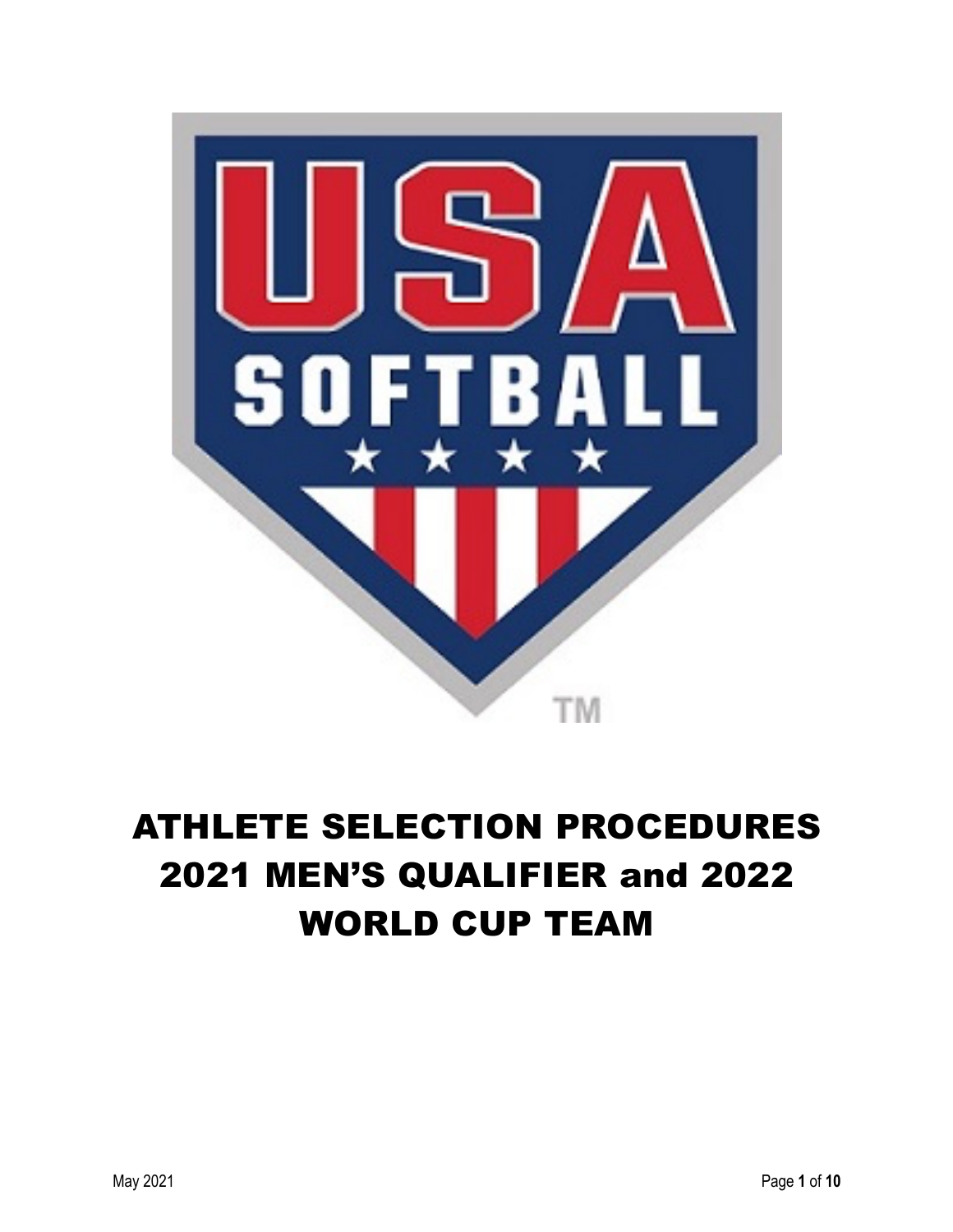# **I. SELECTION SYSTEM**

- A. Provide the minimum eligibility requirements for an athlete to be considered for nomination to the Team:
	- 1. Citizenship: Athletes must be citizens of the United States at the time of nomination and have a valid U.S. Passport that will not expire for six months after the conclusion of the Games.
	- 2. Minimum IF standards for participation (if any): N/A
	- 3. Other requirements (if any):

# USA SOFTBALL PLAYER POOL.

Athletes meeting the above eligibility requirements are eligible to be selected as a member of the USA Softball Men's National Player Pool (the "Pool"). Athletes must be a member of the Pool at the time of selection to be eligible for nomination to a USA Softball Men's National Team. Athletes who are members of the Pool shall include the following:

- i. *Athletes identified through the ongoing screening process described in Section I(B)(2)(b), below, and selected for inclusion in the Pool by the Men's National Team Selection Committee ("MNTSC").*
- B. Tryout Events:
	- 1. Provide the event names, dates and location of all trials, events and/or camps to be used as part of the selection process.

#### Observation at Evaluative Events.

It is anticipated that athletes will be observed by one (1) or more members of the MNTSC at the events listed below ("Evaluative Events"). Such observation is for the purpose of evaluating athletes with respect to the Selection Criteria. If fewer than every member of the MNTSC is present at an Evaluative Event, those present will submit a written report of their observations to the remaining members of the MNTSC. This list does not include the ongoing screening events described in Sections I(B)(2)(b), below, at which observations are made for the purpose of general scouting.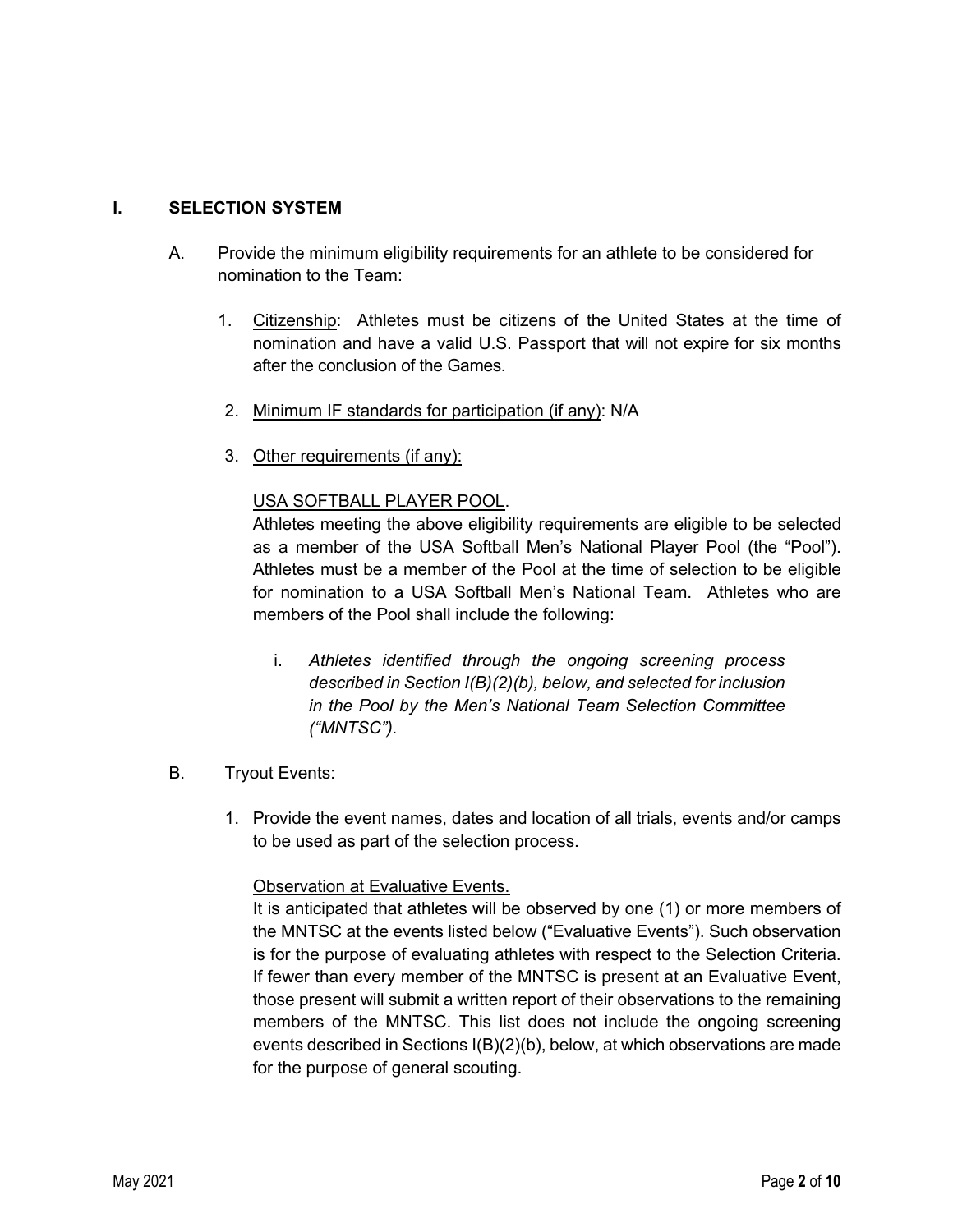- i. 2020 Men's Domestic Fast Pitch Events
- ii. 2020 Men's World Cup Qualifying Tournament

The athletes will be advised of any change in events at which they will be evaluated at least thirty (30) days prior to any such event.

- 2. Provide event names, dates, locations and description of how athletes qualify for any "preliminary or qualifying" events or procedures that are prerequisites to attend any of the events listed above in Section I(B)(1)(if any).
	- a. Membership in Pool.

Athletes must be a member of the Pool to be selected to attend any of the events listed above in Section I(B)(1).

b. Ongoing Screening.

From time to time, one (1) or more members of the MNTSC will observe athletes at various events including but not limited to softball camps and clinics, interscholastic softball competitions and events, club or league softball events, video, and events coordinated by USA Softball. This screening is an ongoing process and will continue throughout the year. Observation by members of the MNTSC at such events is solely for the purpose of general scouting. The MNTSC will not be individually evaluating each athlete competing at each event. Instead, general scouting will be conducted so that athletes can be identified who perform at a level which the MNTSC believes is competitive in the current international field. Players identified through the ongoing screening process will be considered for placement in the Pool by the MNTSC.

- C. Provide a comprehensive, step-by-step description of the method that explains how athletes will go through the selection process to become team nominees.
	- 1. Observation of Athletes.

Athletes will be observed in order to develop information about the athletes with regard to the Selection Criteria. It is intended that the observation of athletes will be an ongoing process and that all observations at events, will be considered in the selection decisions. As indicated in these Selection Procedures, athletes may move into the Pool throughout this process and not every member of the Pool will participate in each event. As a result, it is possible that each athlete being considered in selection for a Team may not have been observed at the same Evaluative Events or as many Evaluative Events as other athletes also being considered for that particular Team.

2. Selection of the Men's World Cup Qualifying Team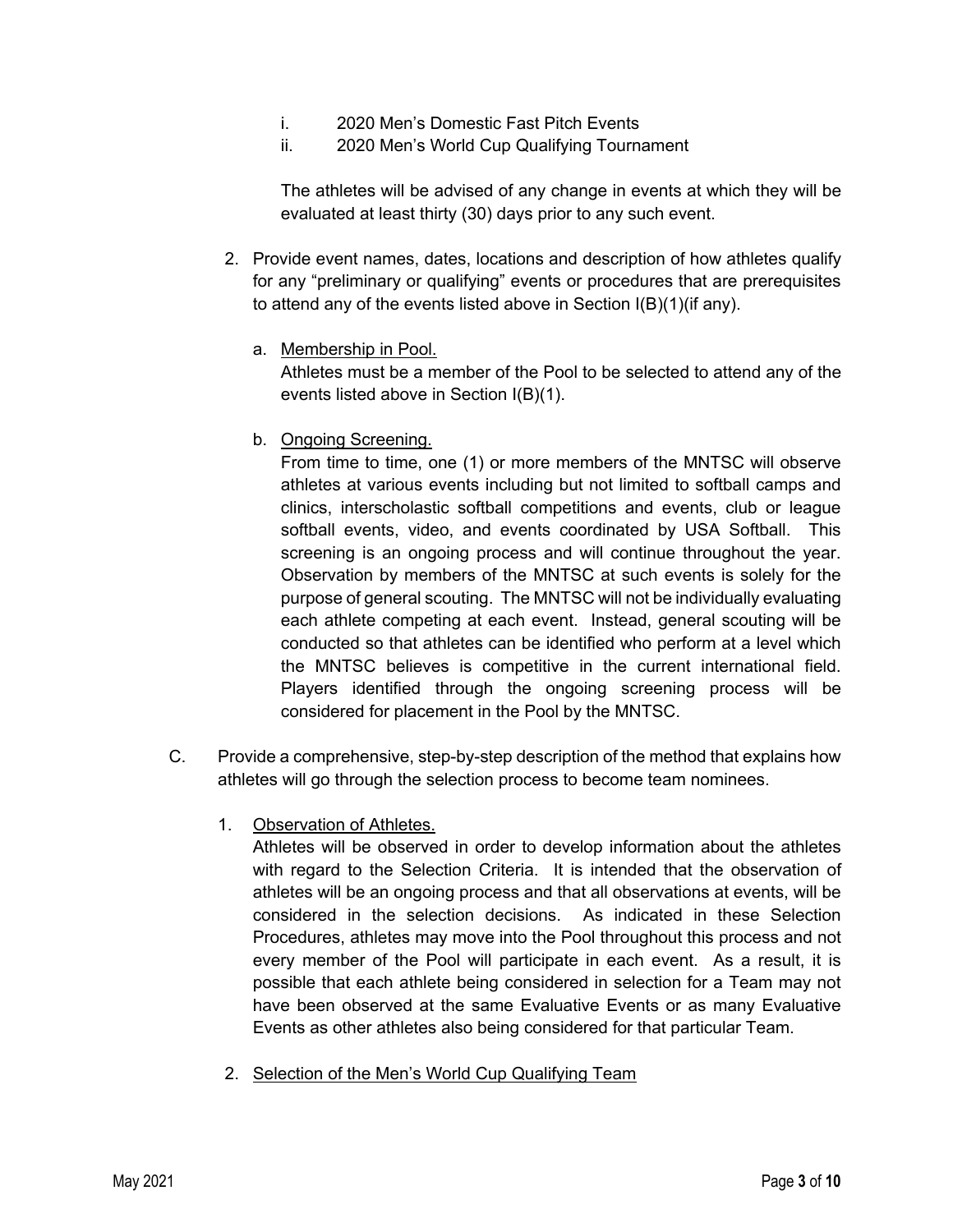The athletes selected will have been evaluated at one of the evaluative events listed in B.1.i and/or B.2.b will have the opportunity to be selected to the Men's World Cup Qualifying Team. The MNTSC will select the roster 16 athletes on or before July 15, 2021. The selections will be based upon the Selection Criteria.

3. Selection of the 2021 Men's World Cup Team

The athletes selected will have been evaluated at one of the evaluative events listed in B.1.i and/or B.2.b will have the opportunity to be selected to the Men's World Cup Team. The MNTSC will select the roster 16 athletes on or before December 1, 2021. The selections will be based upon the Selection Criteria.

- 4. Selection Criteria.
	- A. In selecting athletes to be members of the Teams, the MNTSC will consider information observed at one of the evaluative events
	- B. Other Considerations

Teamwork – willingness to accept role that leads to team success

Enthusiasm – energy and support of teammates

Versatility – balance between offense and defense as well as the ability to play other positions to fulfill multiple roles

Maturity – ability to adjust to situations dealing with adversity, accepting things that don't go well and reacting appropriately;

Team Composition - The intended direction for the particular team (for example, if the team is intended to be primarily a power hitting team);

Feedback from coaches on the above criteria will be considered.

In selecting members of the World Cup Qualifying Team and World Cup Team, the MNTSC will initially select a core group of players based upon observations and ranking made by members of the MNTSC taking into account the Other Considerations and then will determine the needs of the team based upon the core group selected as to utility players, other position players or backup players and evaluate the remaining candidates based upon the Selection Criteria and the roles for athletes which remain to be filled.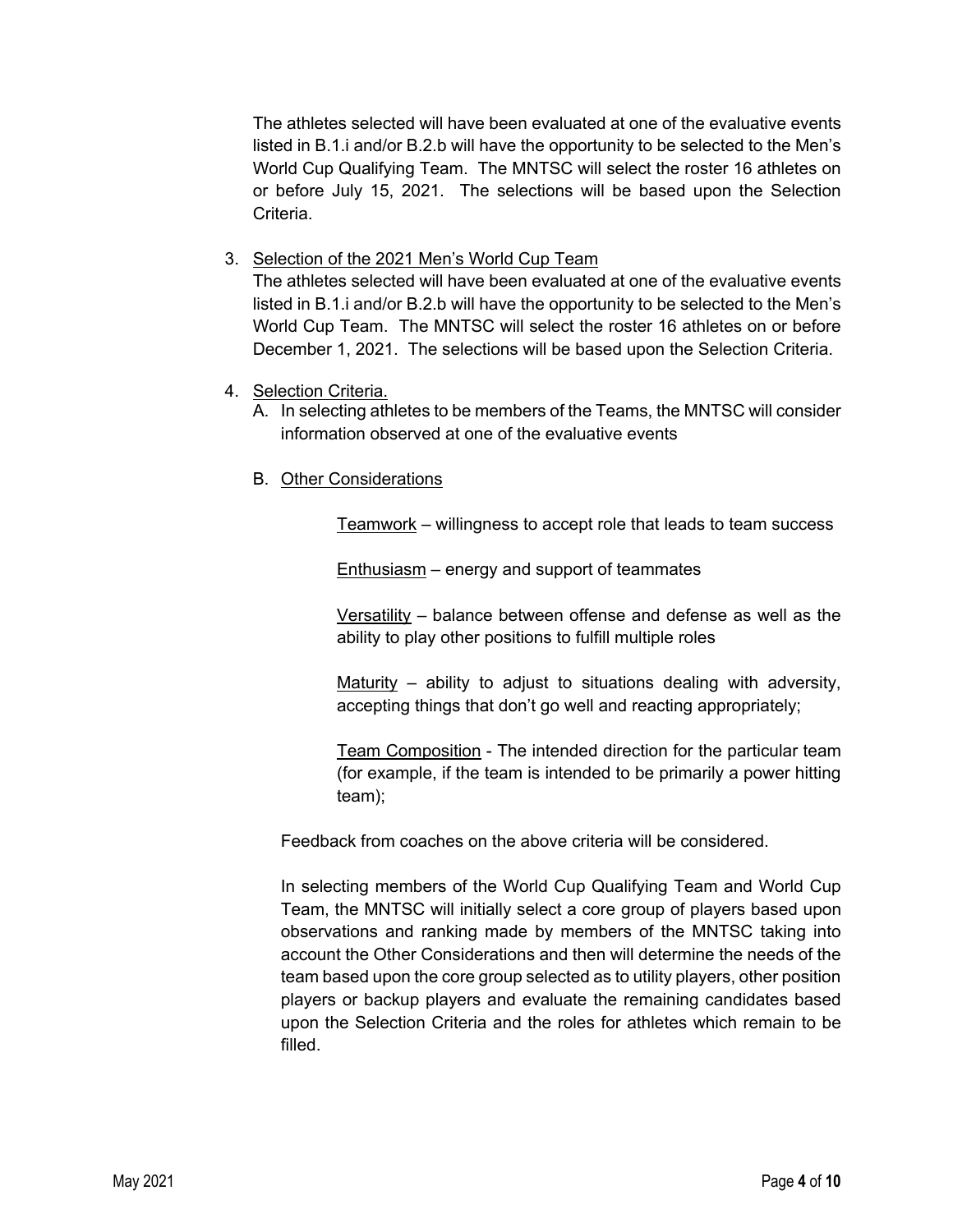C.. Provide the names of all committees/groups who oversee the selection process, including the name(s) and role(s) of their members. The MNTSC, which includes two (2) duly elected athlete representatives, is responsible for making all athlete selections for the Teams. The World Championship Team elections are subject to final approval by the USA Softball Board of Directors. The members of the MNTSC include:

| Name               | Position                                         |
|--------------------|--------------------------------------------------|
| Dave Devine        | USA Softball of Dallas/Fort Worth Commissioner   |
| <b>Bruce Sidel</b> | USA Softball of Ohio Junior Olympic Commissioner |
| <b>Tommy Gray</b>  | USA Softball of Utah Player Representative       |
| Derrick Zechman    | Athlete Representative                           |
| Chris Miljavac     | Athlete Representative                           |
| Ron Hackett        | Men's National Team Coach                        |
| Warren Jones       | USA Softball of Ohio Commissioner                |

#### **II. REMOVAL OF ATHLETES**

A. USA Softball has jurisdiction over potential nominees.

An athlete who is to be nominated to the Team by the USA Softball may be removed as a nominee for any of the following reasons, as determined by the USA Softball:

- § Voluntary withdrawal. Athlete must submit a written letter to the USA Softball CEO/Executive Director.
- Injury or illness as certified by an approved USA Softball physician (or medical staff). If an athlete refuses verification of his illness or injury by an approved USA Softball physician (or medical staff), his injury will be assumed to be disabling and he may be removed.
- Violation of the USA Softball Code of Conduct (Attachment  $\underline{A}$ ) (also see below).
- **If USA Softball has any other specific reason, list those reasons here:** 
	- 1. Player's Pool. An athlete selected as a member of the Pool participates in the Pool at the discretion of the MNTSC and may be recommended for removal from the Pool by the MNTSC for any action determined by the MNTSC to be detrimental to a Team, USA Softball or any USA Softball athlete, coach or staff. If an athlete is recommended for removal from the Pool, he will receive written notification of such removal recommendation from the MNTSC. An athlete recommended for removal from the Pool pursuant to this provision has the right to a hearing based on the recommended decision of the MNTSC pursuant to the USA Softball Board of Directors Policy – National Teams.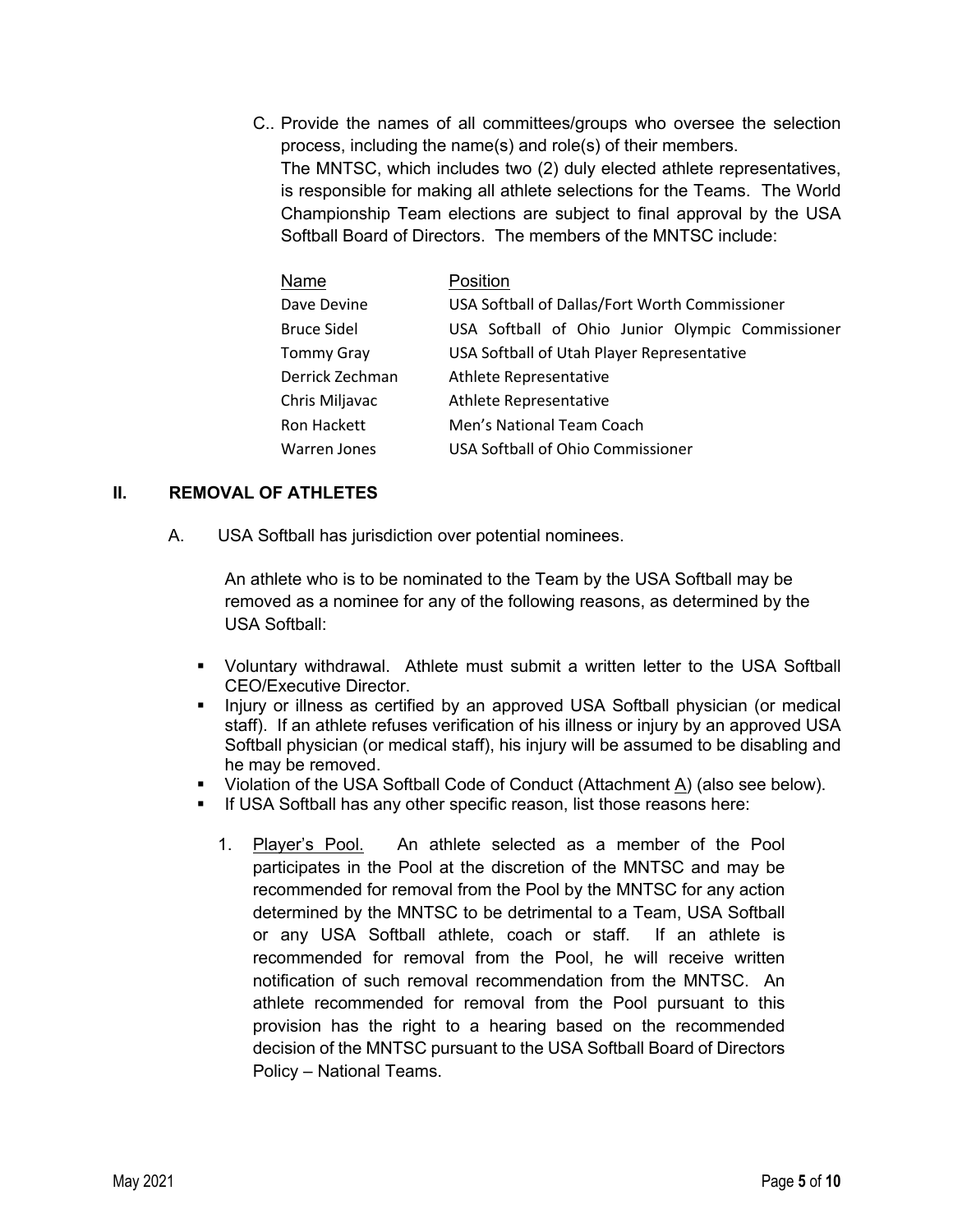- 2. Pool Voluntary Withdrawal. An athlete may voluntarily withdraw from membership in the Pool by submitting a written letter to the USA Softball Director of National Teams.
- 3. Teams Code of Conduct Violation. An athlete selected as a member of one of the Teams may be recommended for removal due to violation of any WBSC or USA Softball rule which purports to govern team conduct or violation of the USA Softball Code of conduct (see Attachment A). Any member of the coaching Staff, the MNTSC, the USA Softball National Office Staff, or a team member may report to the MNTSC a circumstance, which he believes to warrant removal of an athlete from the team. The MNTSC shall determine whether or not such removal is warranted. The MNTSC would then recommend removal of the athlete to the USA Softball Board of Directors. An athlete who may be removed from a Team pursuant to this provision has the right to a hearing based on the recommended decision of the MNTSC pursuant to the USA Softball Board of Directors Policy – National Teams.
- 4. Teams Illness/Injury. In the event, an athlete selected as a member of one of the Teams suffers from an injury or illness which, in the opinion of an USA Softball approved physician selected by the athlete, renders the athlete unable to participate in Team events, the athlete can be recommended for removal from the Team, either permanently or temporarily, by the MNTSC. If an athlete refuses verification of an illness or injury by an USA Softball approved physician, the injury will be assumed to be disabling and the athlete may be removed from the Team.
- 5. Teams Voluntary Withdrawal. An athlete may voluntarily withdraw from membership on one of the Teams by submitting a written letter to the USA Softball Director of National Teams.
- 6. An athlete who may be removed from the Team pursuant to this provision has the right to a hearing pursuant to the USA Softball Board of Directors Policy – National Teams.
- B. An athlete may be removed from Nomination or from the Team at any time for violation of IOC (for the Olympics), PASO (for the Pan American Games), WBSC, USOC, USADA and/or WADA anti-doping protocol, policies and procedures. In such instances, the adjudication process will be managed through the United States Anti-Doping Agency.

#### **III. REPLACEMENT OF ATHLETES**

A. Describe the process by which the replacement pool of athletes will be identified: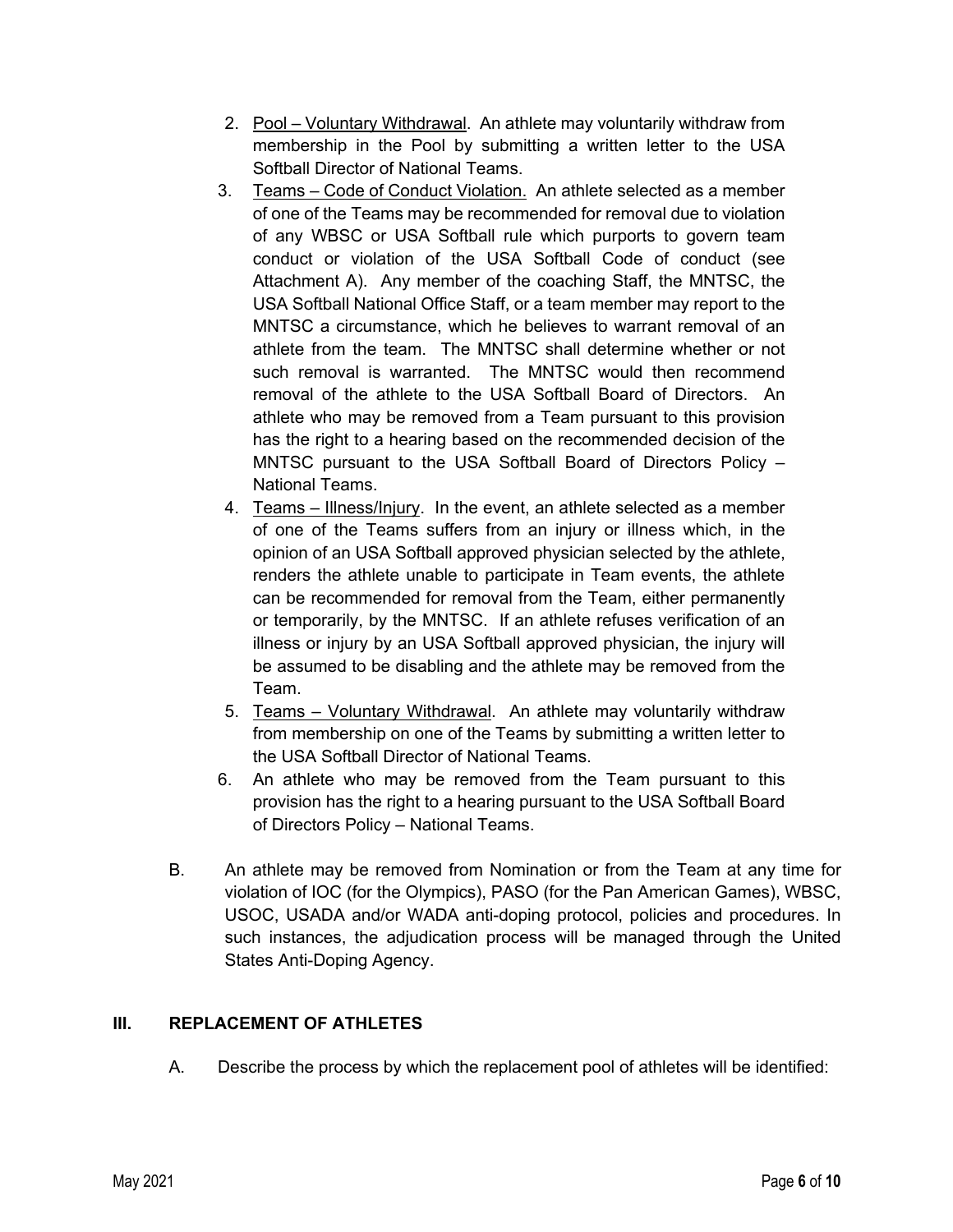Replacement players will be members of the Player Pool as defined in Section  $I(A)(3)$ .

B. Describe how the replacement athletes(s) will be selected to replace a previously nominated athlete, should a vacancy occur:

In the event an athlete is removed from the National, Futures, World Cup or Pan Am Championship Team, the MNTSC or its designee shall choose a replacement player from the Pool. The selection shall be made based upon the Selection Criteria outlined in this document.

C. Identify the group or committee that will be responsible for making athlete replacement determinations:

1. Group or committee who determines the replacement prior to acceptance by USOC:

Men's National Team Selection Committee

# **IV. SUPPORTING DOCUMENTS**

USA Softball will retain all supporting documents, including scouting or evaluation forms, etc., and data from the selection process for six months past the date of the last event. Such documentation will include the forms and reports referred to in these selection procedures, any summary forms prepared by the MNTSC in the selection process, and any statistics or other data compilations used by the MNTSC in the selection process.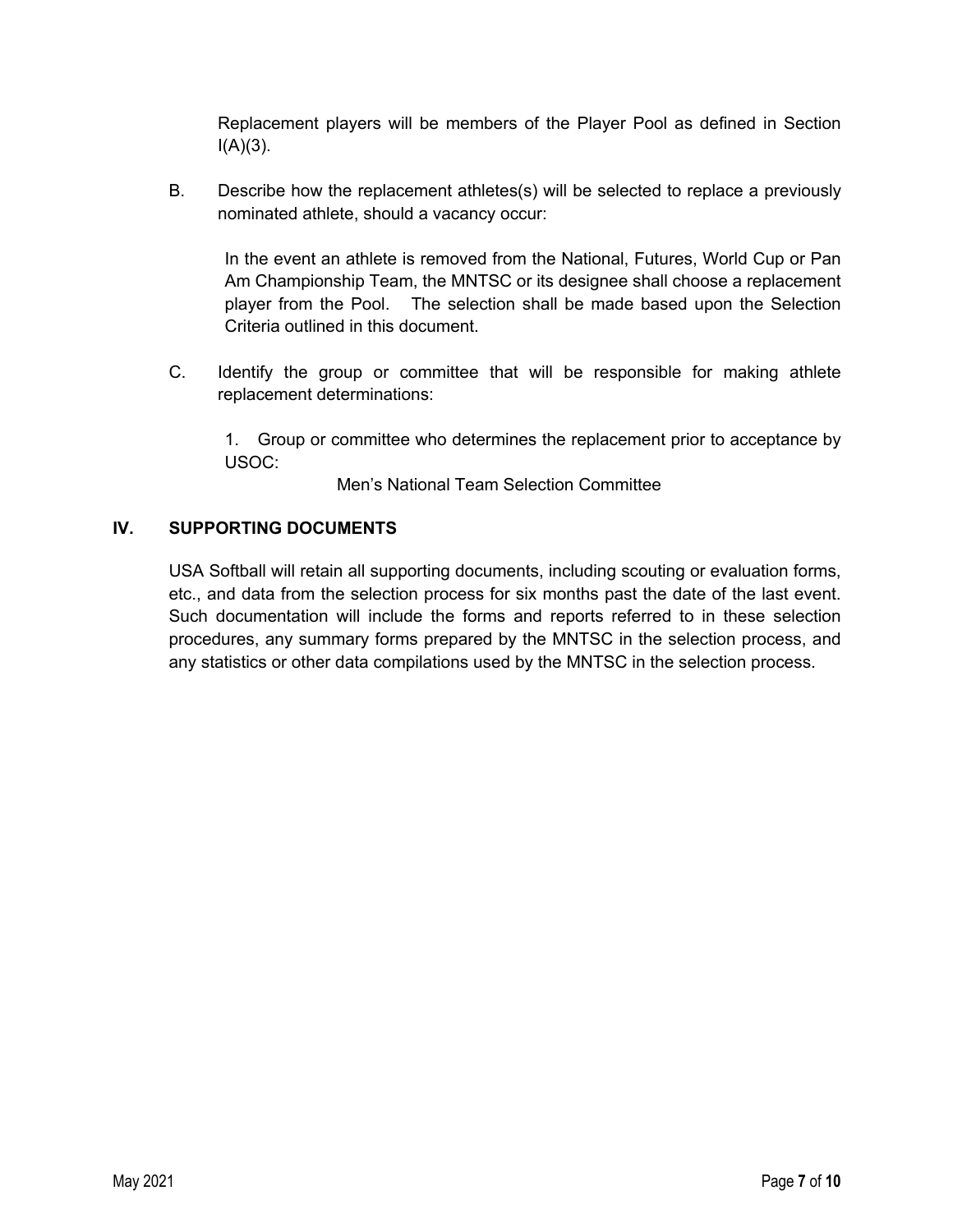# **V. REQUIRED DOCUMENTS**

The following documents are required to be signed by an athlete as a condition of participation in the World Championship, Olympic or Pan American Games and are included as attachments:

> USA Softball Code of Conduct, attached as Attachment A. National Team Letter of Agreement Attachment B Medical Treatment Consent Form Attachment C Travel Form Attachment

# **VI. PUBLICITY/DISTRIBUTION OF PROCEDURES**

The approved Selection Procedures (complete and unaltered) will be posted/published by the USA Softball in the following locations:

- A. USA Softball Web site: *www.usasoftball.com* These procedures will be posted as soon as possible.
- B. USA Softball Official Publication (if any): N/A
- C. Other: N/A

#### **VII. MANDATORY TRAINING AND / OR COMPETITION**

Specify the location, schedule and duration of mandatory training and/or competition:

A mandatory training program will be created for the Team in preparation for the 2020 World Cup Qualifying Tournament and the 2021 World Cup. Once the program is developed, the affected athletes will be informed no later than 45 days prior to each mandatory training, competition and event. Each member of a Team is expected to participate in the program of training developed.

All requests for waivers from participation in mandatory events must be presented to the MNTSC in writing prior to the event. As soon as practical after receipt of the request, the MNTSC will review the request and approve or deny it. All waivers must be granted by the MNTSC in writing. The athlete understands fully and clearly that it is his responsibility to provide the MNTSC with a written verification of any emergency, illness, or injury (illness or injury to be verified by USA Softball approved physician selected by the athlete). Should verification of athlete injury or illness signed by the approved physician not be received by the MNTSC within five (5) business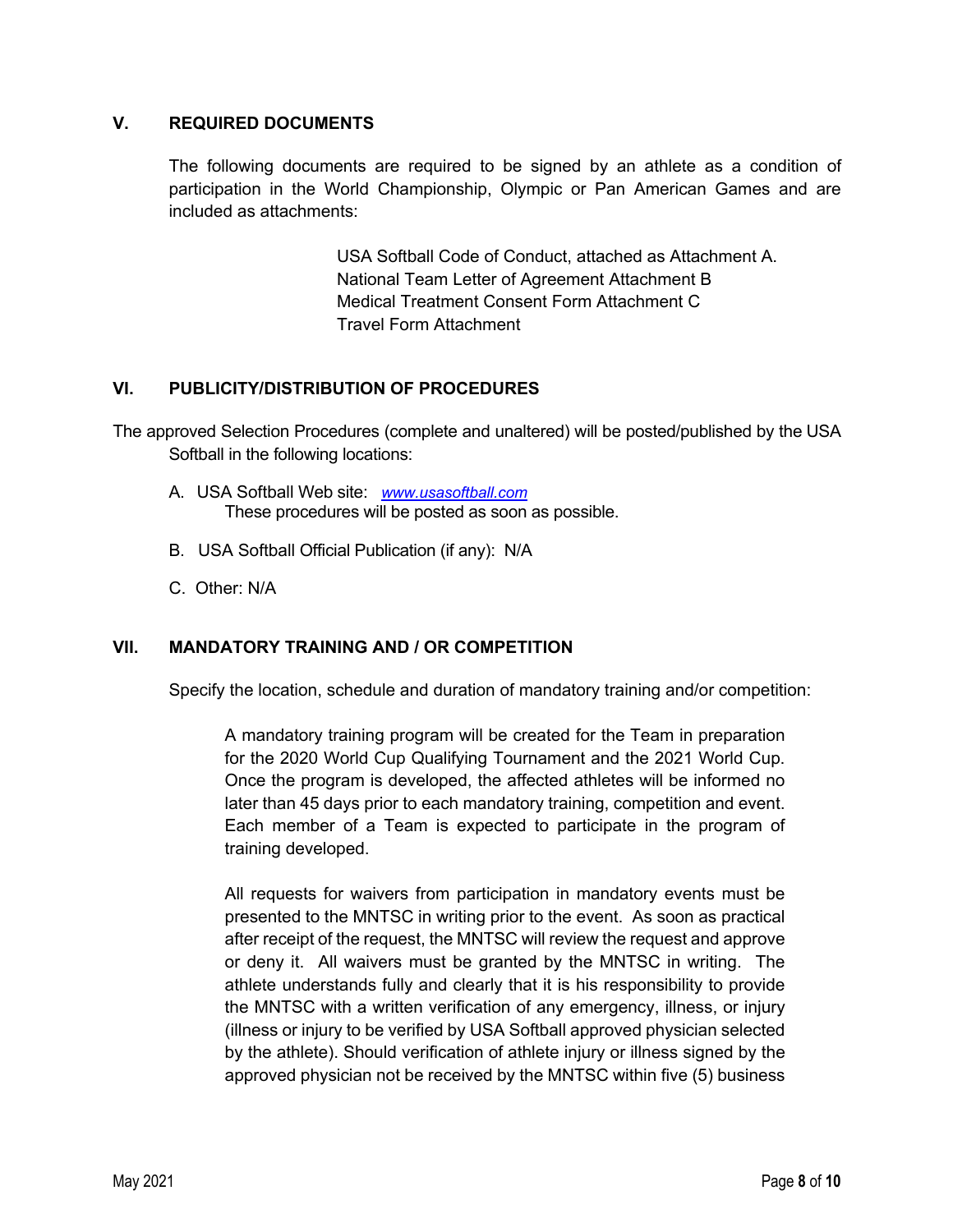days of the initial written waiver request, the waiver request shall become null and void.

The MNTSC will provide the athlete written approval or denial of the waiver request within five (5) business days of receiving verification, unless it is a time sensitive issue, in which case the decision will be made immediately. Any mandatory event missed during that time shall be deemed by USA Softball to have been missed without excuse.

# **VIII. ANTI-DOPING REQUIREMENTS**

Athletes must adhere to all IOC (for the Olympics), PASO (for the Pan American Games), WBSC, USOC, USADA and/or WADA anti-doping protocols, policies and procedures. This includes participation in out of competition testing as required by the IOC (for the Olympics), PASO (for the Pan American Games), WBSC, USOC, USADA and/or WADA Rules.

# **IX. DEVELOPMENT OF SELECTION PROCEDURES**

The following committee/group (include names and titles) was responsible for creating these Selection Procedures:

| Name               | Position                                         |
|--------------------|--------------------------------------------------|
| Dave Devine        | USA Softball of Dallas/Fort Worth Commissioner   |
| <b>Bruce Sidel</b> | USA Softball of Ohio Junior Olympic Commissioner |
| <b>Tommy Gray</b>  | USA Softball of Utah Player Representative       |
| Derrick Zechman    | Athlete Representative                           |
| Chris Miljavac     | Athlete Representative                           |
| Ron Hackett        | Men's National Team Coach                        |
| Warren Jones       | USA Softball of Ohio Commissioner                |

These selection procedures were developed by the Director National Teams Chris Sebren in consultation with the MNTSC, including one (1) duly elected Athlete Representative.

# **X. NGB BYLAWS AND GRIEVANCE PROCEDURES**

Any athlete not selected as a member of one of the Teams can submit specific questions in writing to the MNTSC with regard to their individual selection decision within five (5) business days of notification of the selection decision. The MNTSC will respond to the inquiry in writing within ten (10) business days of receipt of the injury. There is an athlete appeal process set out in Board of Directors Policy-National Team. If an aggrieved athlete institutes an appeal, the athlete shall have the right to receive copies of the documentation referred to in Section IV, above, which pertains solely to that particular athlete.